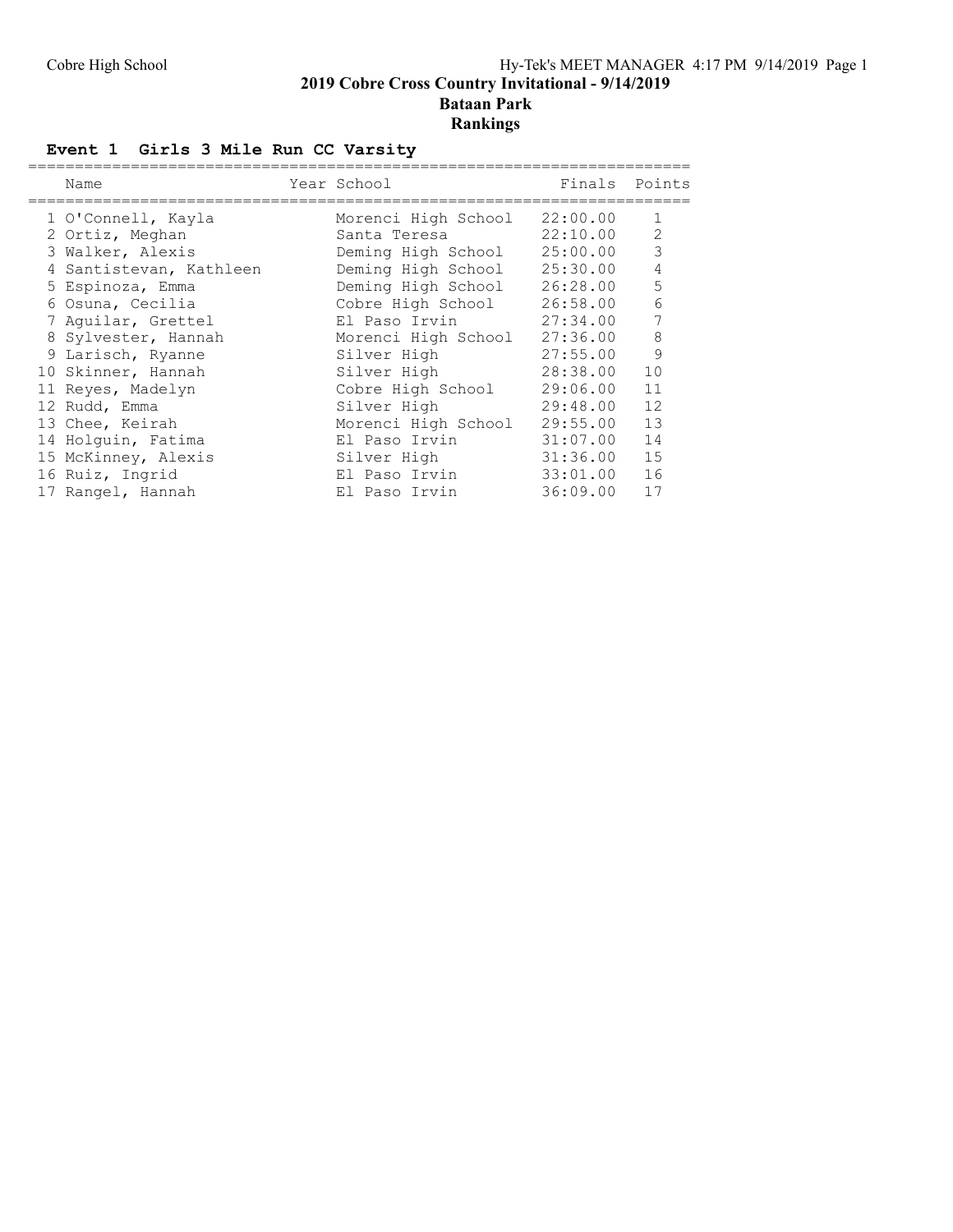**2019 Cobre Cross Country Invitational - 9/14/2019**

**Bataan Park**

## **Rankings**

## **Event 3 Girls 3 Mile Run CC Junior Varsity**

| Name                  | Year School         | Finals Points |   |
|-----------------------|---------------------|---------------|---|
| 1 Chavez, Emilee      | Santa Teresa        | 30:39.25      |   |
| 2 Sias, Layne         | Cobre High School   | 30:55.44      | 2 |
| 3 Santistevan, Amanda | Deming High School  | 33:06.66      | 3 |
| 4 Esnayder, Elianna   | Deming High School  | 33:56.94      | 4 |
| 5 Clark, Katelyn      | Silver High         | 34:10.06      | 5 |
| 6 Stailey, Darcie     | Silver High         | 37:35.50      | 6 |
| 7 Gray, Sara          | Morenci High School | 42:53.00      | 7 |
| 8 Garcia, Alyssa      | Cobre High School   | 45:22.12      | 8 |
| 9 Stailey, Meagan     | Silver High         | 47:40.18      | 9 |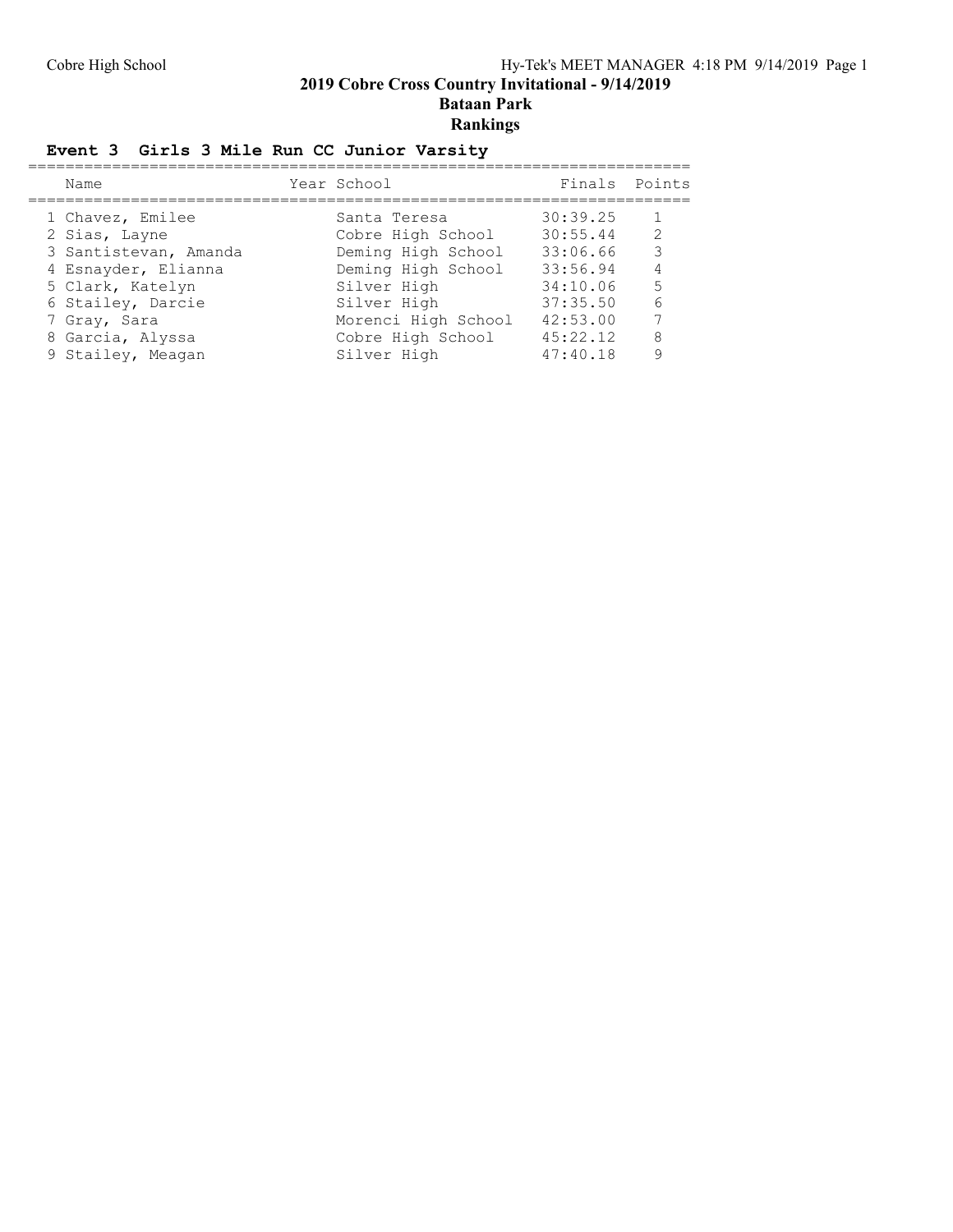# **Girl's Team Plaque Update:**

Due to neither the Girls' Varsity nor the Girls' JV races having a single full team, the results from both were combined in figuring out the team scores.

| Team          | 1st    | 2 <sub>nd</sub> | 3rd    | 4 <sup>th</sup> | 5 <sup>th</sup> | 6 <sup>th</sup> | 7 <sup>th</sup> | Overall |
|---------------|--------|-----------------|--------|-----------------|-----------------|-----------------|-----------------|---------|
|               | runner | runner          | runner | runner          | runner          | runner          | runner          | Team    |
|               |        |                 |        |                 |                 |                 |                 | Score   |
| Deming        | 3(1)   | (4)(2)          | 5(3)   | 19 $(8)$        | 20(9)           |                 |                 | 23      |
| Silver        | 9(4)   | 10(5)           | 12(6)  | 17(7)           | 21(10)          | 23(11)          | 26(12)          | 32      |
| Morenci       |        | 8               | 13     | 24              |                 |                 |                 |         |
| Santa Teresa  |        | 14              |        |                 |                 |                 |                 |         |
| Cobre         |        | 11              | 15     | 25              |                 |                 |                 |         |
| El Paso Irvin |        | 16              | 18     | 22              |                 |                 |                 |         |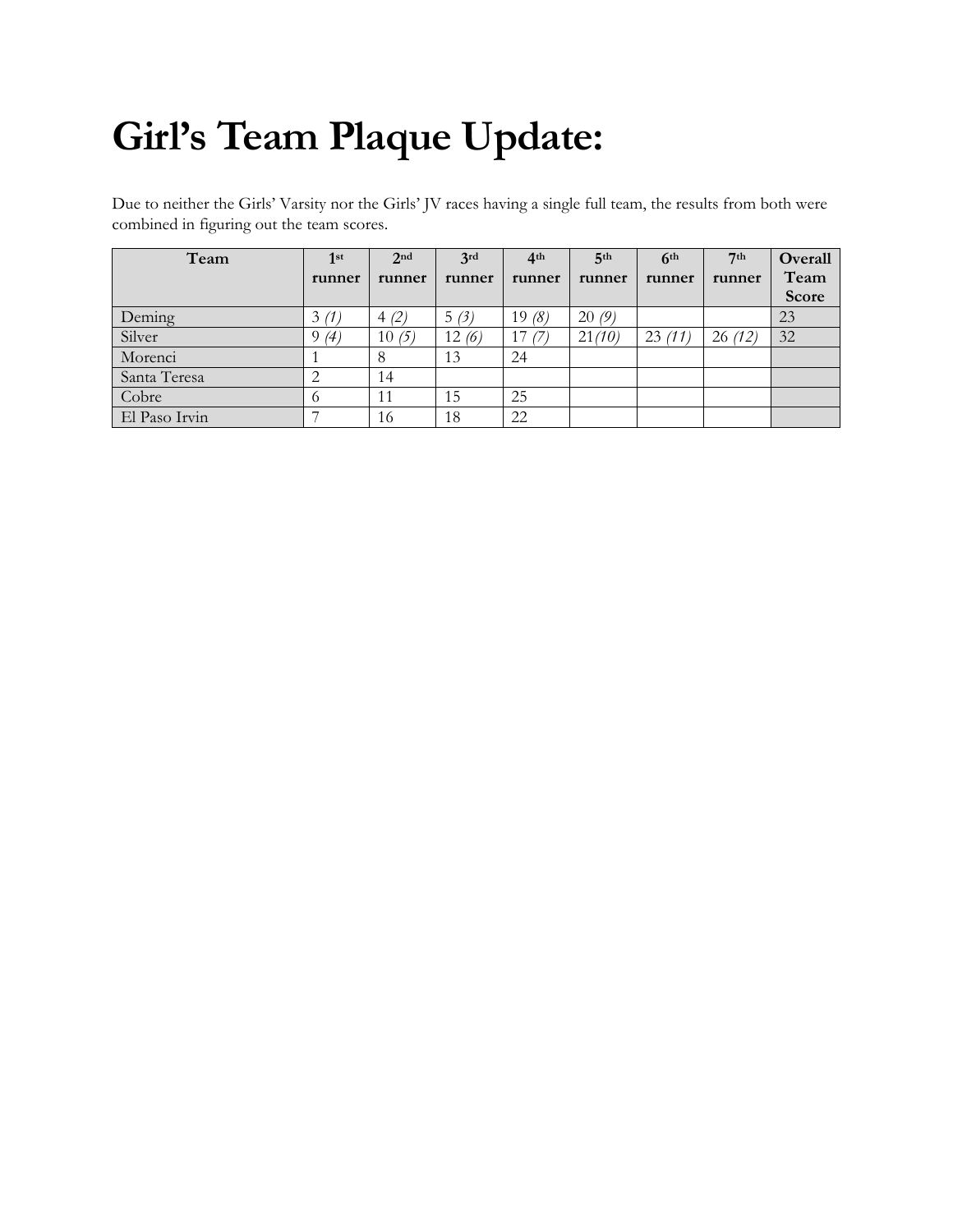#### Event 2 Boys 3 Mile Run CC Varsity

| Name                       | Year School |                                                                                                      |                       |             |           | Finals                            | Points         |      |      |           |
|----------------------------|-------------|------------------------------------------------------------------------------------------------------|-----------------------|-------------|-----------|-----------------------------------|----------------|------|------|-----------|
| 1 Anchondo, Angel          |             | Santa Teresa                                                                                         |                       |             |           | 17:24.03                          | 1              |      |      |           |
| 2 Unzueta, Steven          |             | Santa Teresa                                                                                         |                       |             |           | 18:04.69                          | 2              |      |      |           |
| 3 Gonzales, Tristen        |             | Santa Teresa                                                                                         |                       |             |           | 18:12.66                          | 3              |      |      |           |
| 4 Mares, Jordan            |             | Morenci High School                                                                                  |                       |             |           | 18:20.99                          | 4              |      |      |           |
| 5 Campos, Andres           |             | Santa Teresa                                                                                         |                       |             |           | 18:28.09                          | 5              |      |      |           |
| 6 Holguin, Matthew         |             | Silver High                                                                                          |                       |             |           | 19:25.03                          | 6              |      |      |           |
| 7 Bailey-Garcia, Cameron   |             | Morenci High School 19:47.03                                                                         |                       |             |           |                                   | 7              |      |      |           |
| 8 Rogers, Shawn C.         |             | Silver High                                                                                          |                       |             |           | 19:48.12                          | 8              |      |      |           |
| 9 Lopez, Aaron             |             | Silver High                                                                                          |                       |             |           | 20:09.18                          | 9              |      |      |           |
| 10 Solis, Sebastian E.     |             | Santa Teresa                                                                                         |                       |             |           | 20:15.53                          | 10             |      |      |           |
| 11 Green, Larry            |             | El Paso Irvin                                                                                        |                       |             |           | 20:21.03                          | 11             |      |      |           |
| 12 Webb, Matthew           |             | Morenci High School                                                                                  |                       |             |           | 20:30.53                          | 12             |      |      |           |
| 13 Deanda, Dante           |             | Morenci High School                                                                                  |                       |             |           | 20:31.72                          | 13             |      |      |           |
| 14 Leon, Miguel            |             | Silver High                                                                                          |                       |             |           | 20:34.03                          | 14             |      |      |           |
| 15 Sanchez, Noah           |             | El Paso Irvin                                                                                        |                       |             |           | 20:44.84                          | 15             |      |      |           |
| 16 Cabrera, Jaime          |             | Cobre High School                                                                                    |                       |             |           | 20:45.50                          | 16             |      |      |           |
| 17 Lopez, Michael          |             | Silver High                                                                                          |                       |             |           | 20:50.15                          | 17             |      |      |           |
| 18 Aguilar, Daniel         |             |                                                                                                      |                       |             |           |                                   | 18             |      |      |           |
| 19 Au, Esau                |             |                                                                                                      |                       |             |           |                                   | 19             |      |      |           |
| 20 Palos, Antonio          |             | Silver $n_{1}y_{1}$<br>Deming High School 21:22.10<br>$\cdots \sim$ School 21:48.97<br>El Paso Irvin |                       |             |           |                                   | 20<br>21:55.06 |      |      |           |
| 21 Saeiz, Miguel           |             | Cobre High School                                                                                    |                       |             |           | 22:03.84                          | 21             |      |      |           |
| 22 Aguallo, Conrad         |             | Morenci High School                                                                                  |                       |             |           |                                   | 22<br>22:12.97 |      |      |           |
| 23 Richard, Julian         |             | Silver High                                                                                          |                       |             |           |                                   | 23<br>22:41.94 |      |      |           |
| 24 Olvera, Antonio         |             | El Paso Irvin                                                                                        |                       |             |           |                                   | 22:56.38<br>24 |      |      |           |
| 25 Guljas, Alex            |             | Cobre High School                                                                                    |                       |             |           | 23:04.97                          | 25             |      |      |           |
| 26 Melendez, Edgar         |             | Silver High                                                                                          |                       |             |           | 23:12.06                          | 26             |      |      |           |
| 27 Provencio, Philip       |             | Morenci High School                                                                                  |                       |             |           | 23:13.87                          | 27             |      |      |           |
| 28 Billy, Damian           |             | Morenci High School 23:23.47                                                                         |                       |             |           |                                   | 28             |      |      |           |
| 29 Gonzalez, Luis          |             | El Paso Irvin                                                                                        |                       |             |           | 24:41.96                          | 29             |      |      |           |
| 30 Villenueva, Alejandro   |             | Cobre High School                                                                                    |                       |             |           | 25:39.97                          | 30             |      |      |           |
| 31 Hernandez, Jose         |             | El Paso Irvin                                                                                        |                       |             |           | 25:41.94                          | 31             |      |      |           |
| 32 Montoya, Robert         |             | Cobre High School                                                                                    |                       |             |           | 26:05.22                          | 32             |      |      |           |
|                            |             | Team Scores                                                                                          |                       |             |           |                                   |                |      |      |           |
| Rank Team                  | Total       | $\mathbf{1}$                                                                                         | 2                     | $3^{\circ}$ | $4 \quad$ | 5                                 | $*6$           | $*7$ | $*8$ | $\star$ 9 |
| 1 Santa Teresa High School | 21          | $1 \quad \blacksquare$                                                                               | $\mathbf{2}^{\prime}$ | 3           | 5         | ===========================<br>10 |                |      |      |           |
| Total Time:<br>1:32:25.00  |             |                                                                                                      |                       |             |           |                                   |                |      |      |           |
| 18:29.00<br>Average:       |             |                                                                                                      |                       |             |           |                                   |                |      |      |           |
| 2 Silver High              | 54          | 6                                                                                                    | 8                     | 9           | 14        | 17                                | 23             | 26   |      |           |
| Total Time:<br>1:40:46.51  |             |                                                                                                      |                       |             |           |                                   |                |      |      |           |
| 20:09.31<br>Average:       |             |                                                                                                      |                       |             |           |                                   |                |      |      |           |

3 Morenci High School 58 4 7 12 13 22 27 28

 Total Time: 1:41:23.24 Average: 20:16.65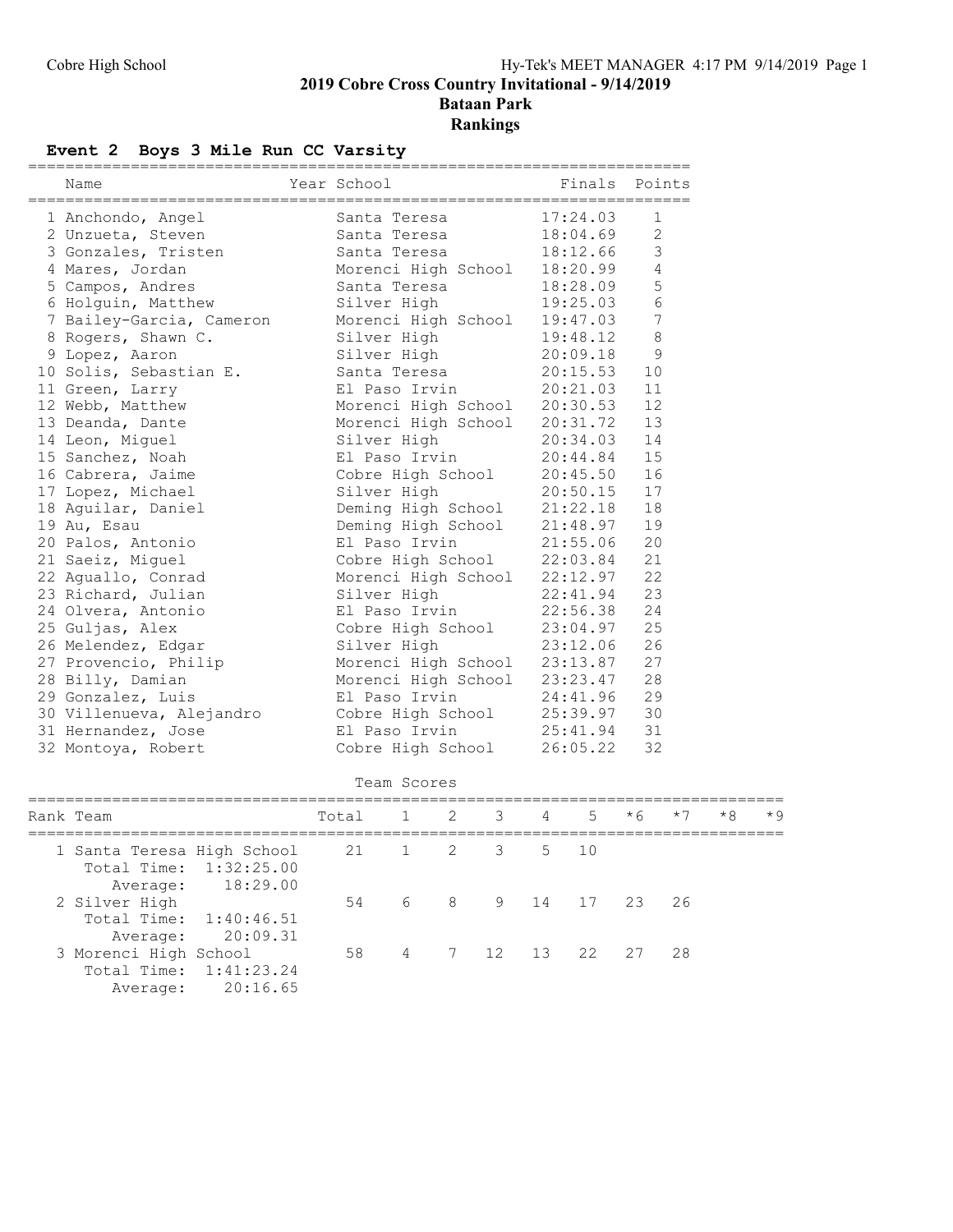**2019 Cobre Cross Country Invitational - 9/14/2019**

**Bataan Park**

#### **Rankings**

#### **....Event 2 Boys 3 Mile Run CC Varsity** 4 El Paso Irvin 99 11 15 20 24 29 31 Total Time: 1:50:39.27 Average: 22:07.86<br>5 Cobre High School 5 Cobre High School 124 16 21 25 30 32 Total Time: 1:57:39.50 Average: 23:31.90